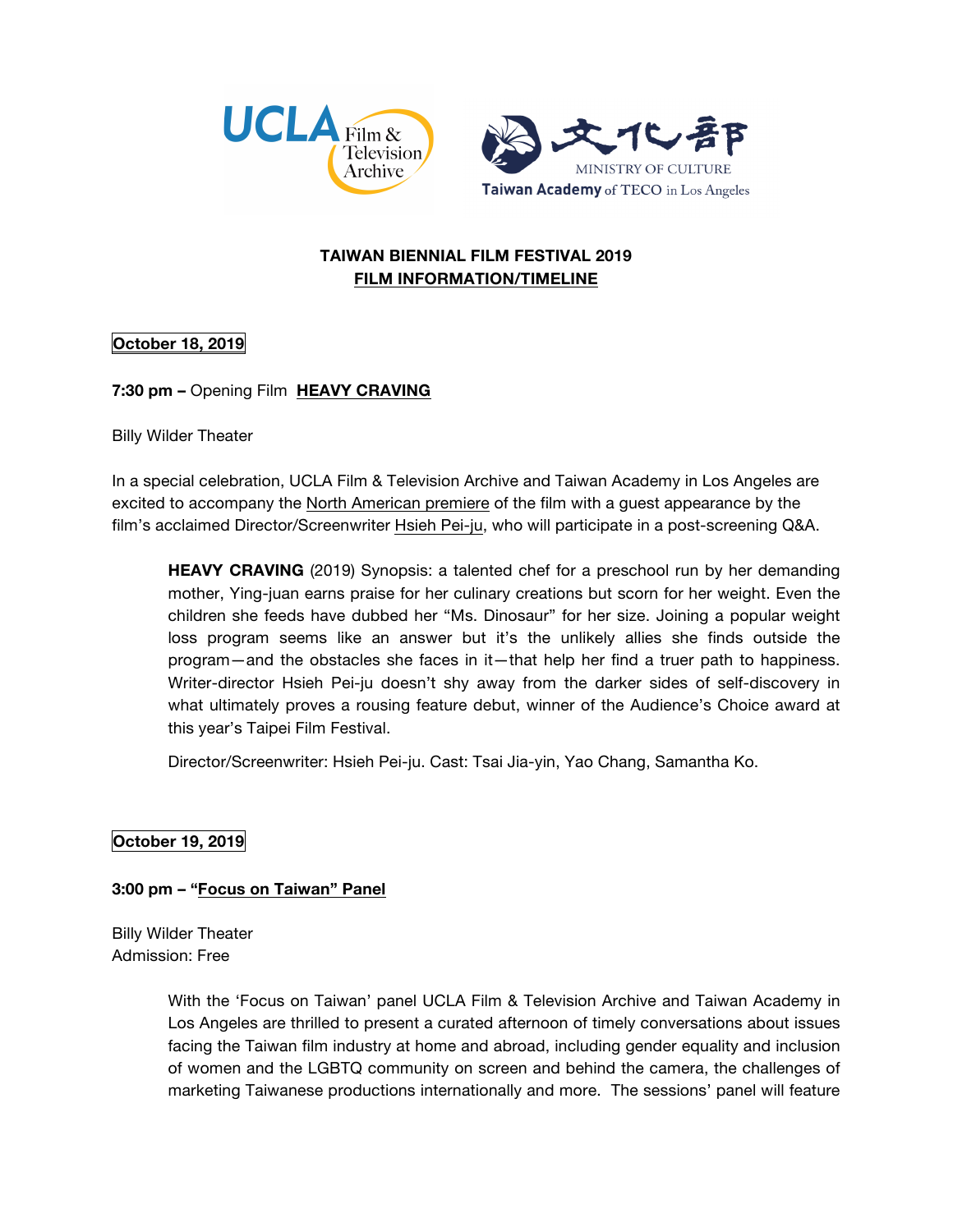special guest line-up including noted Director-Screenwriter Zero Chou. Other participants to be announced soon.

#### **October 19, 2019 - Continued**

"Focus on Taiwan" panel topics:

**"Marketing Taiwanese Cinema Beyond Taiwan**" - This panel will bring together producers, distributors, filmmakers and marketing executives to discuss the strategies and opportunities for selling Taiwanese films in the America market and elsewhere. The discussion will focus on theatrical marketing models but also on the potential to build new audiences for Taiwanese film through new distribution platforms including streaming services.

**"Gender Diversity in the Taiwan Film Industry"** - This conversation will bring together the Biennial curators, filmmakers, producers and other invited critics and scholars to discuss the current state of gender diversity in the Taiwan film industry. On screen representation, as exemplified, in part, by the Biennial selections, as well as related statistics on behind-thescenes participation will provide a foundation for the conversation.

## **7:30 pm – THREE MAKES A WHOLE**

Billy Wilder Theater

The North American premiere of this special film includes a special guest appearance by the film's acclaimed Director/Screenwriter Zero Chou, who will participate in a post-screening Q&A, in addition to the 'Focus on Taiwan' gender/diversity panel.

**THREE MAKES A WHOLE** (2019) Synopsis: Three female legends of Taiwanese cinema make whole the latest work by director Zero Chou. In the 1970s and '80s, filmmaker Liu Li-li famously adapted numerous works by romance novelist Chiung Yao. Rather than simply following the biopic format, Chiung Yao, credited with the story of *Three Makes a Whole*, returns the favor, paying tribute to Liu with a love triangle melodrama befitting the romances of youthful idealism that made them both famous. We meet Liu as a young woman finding her narrative voice in the stage, and later film, while juggling romance with a married director.

Zero Chou (*Spider Lillies*, *Drifting Flowers*) preserves the soap opera theatrics of 1970s romantic sentimentalism, but infuses them with a queer sensibility that defiantly proclaims that three is sometimes better than two.

Running Time: 96 min. Director/screenwriter: Zero Chou. Cast: Rainie Yang, Jay Shih, Huang Peijia.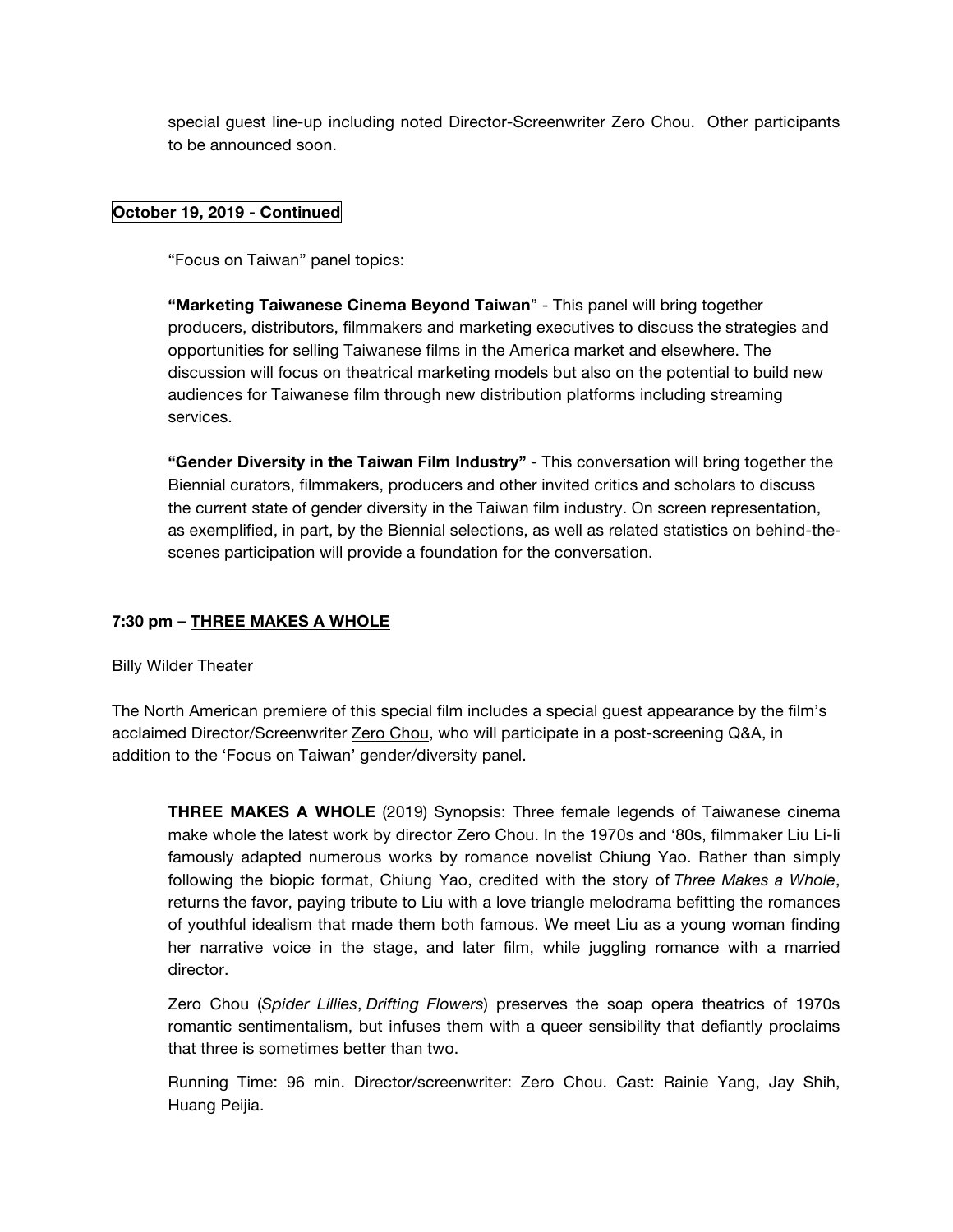## **October 20, 2019**

#### **7:00 pm – "THE WILD GOOSE ON THE WING**

#### Billy Wilder Theater

**THE WILD GOOSE ON THE WING** (1979) One of director Liu Li-li's first Chiung Yao adaptations proved to be one of her most enduring – and sinister. Synopsis: After studying in the UK, Dan Feng (Brigitte Lin) returns to Taiwan clad in black. Her sister has just died, presumably of a heart attack. Dan Feng suspects her sister's boyfriend Jiang Huai (Chin Han) had something to do with the untimely death, so on behalf of the sisters, Dan Feng embarks on a revenge plot to seduce and break the hearts of Jiang Huai… and his brother. A deranged love triangle (or rectangle?) of gothic proportions, this is Taiwanese melodrama at its most ravishingly sadistic.

Color, in Mandarin with English subtitles, 101 min. Director: Liu Li-Li. Screenwriter: Qiao Ye. Cast: Brigitte Lin, Chin Han, Tse Ling-ling.

## **October 21, 2019**

# **7:30 pm –** Short film **LAST YEAR WHEN THE TRAIN PASSED BY** followed by **THE CHIEF OF THE YANGCHENG DISTRICT**

Billy Wilder Theater

The Los Angeles premiere of this 2018 short! **LAST YEAR WHEN THE TRAIN PASSED BY** Synopsis: Racing down the tracks on a train, the filmmaker snaps a series of photos of homes through the window. A year later, he returns to the homes to ask the residents what they recall doing at the moment the photos were taken to create a powerful meditation on memory, time and place.

Color, 15 min. Director: Huang Pang-chuan.

Also a Los Angeles Premiere, **THE CHIEF OF THE YANGCHENG DISTRICT** is the story behind one of Taiwan's most notorious, innuendo-laden pop songs, first released in 1964 and promptly banned for being "harmful to good morals," provides the leaping-off point for director Adion Lu's deep dive into the colorful local history of Yancheng, a major port city where pop culture, political corruption, organized crime and Cold War imperialism all come together in this ever-surprising, completely fascinating documentary.

Color, 51 min. Director: Adion Lu.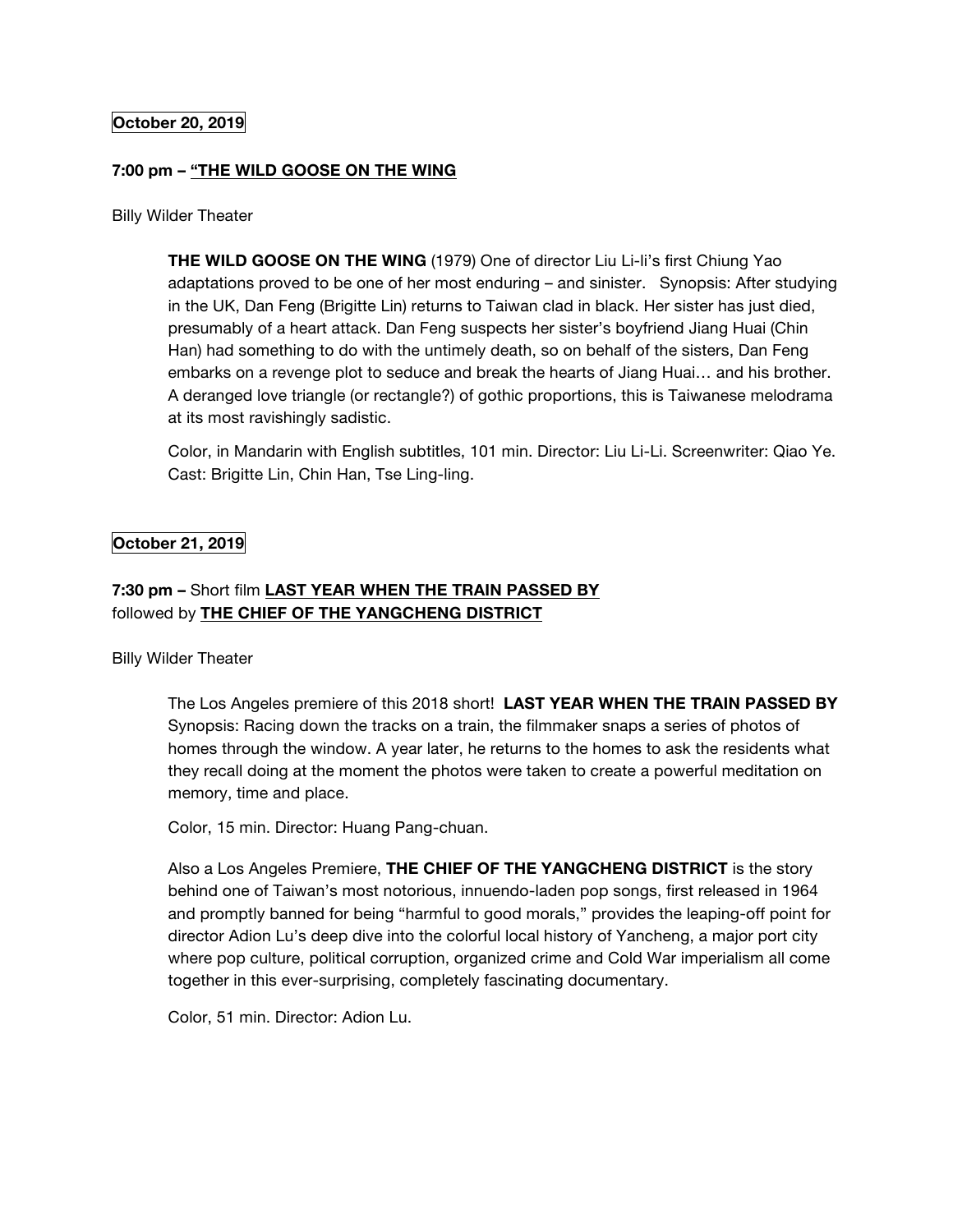## **October 22, 2019**

#### **7:30 pm – OUR YOUTH IN TAIWAN**

James Bridges Theater

**OUR YOUTH IN TAIWAN** (2018), the winner of the Golden Horse for Best Documentary follows two charismatic, young activists, Chen Wei-ting and Boyi Cai, fighting for change during one of the most tumultuous periods in the recent history of Taiwan and the surrounding region. Filmmaker Yue Fu begins her film just before Chen helps lead the student-driven, 23-day occupation of Taiwan's parliament in 2014 and the publication of Boyi Cai's book on her experiences as a mainland Chinese student engaged in political reform on both sides of the Taiwan Strait. Throughout, Yue Fu offers herself as witness potential convert. What begins as a strikingly intimate portrait of each activist and the network of allies they build from Taipei to Hong Kong to Beijing, becomes a devastating account of the institutional challenges and personal pitfalls of building and sustaining political movements.

Color, 118 min. Director: Yue Fu.

## **October 24, 2019**

#### **7:30 pm – THE BOLD, THE CORRUPT AND THE BEAUTIFUL**

Downtown Independent

The Los Angeles premiere **THE BOLD, THE CORRUPT AND THE BEAUTIFUL** (2017). Synopsis: From the luxuriant quarters of a labyrinthine mansion and its lush, expansive grounds, three generations of women weave a web of corruption as one of Taiwan's most powerful crime families. All of Taipei's upper class—financiers, politicians, gangsters—seem to be in thrall to Madame Tang and her avaricious daughters who use an antiques business as a front for money laundering, bribery and blackmail. When a murder investigation cuts too close to home, however, the family's secrets start to come undone in high cinematic style. After a five year hiatus writer-director Yang Ya-che (*Girlfriend, Boyfriend*) returned with this epic change of pace which won the Golden Horse Award for Best Picture while Hong Kong legend Kara Wai and newcomer, 14-year-old Vicky Chen, took home best actress and best supporting actress awards respectively, among the film's seven nominations. Color, 112 min. Director/screenwriter: Yang Ya-che. Cast: Kara Wai, Wu Ke-xi, Vicky Chen.

#### **October 25, 2019**

#### **7:30 pm – MISSING JOHNNY**

Billy Wilder Theater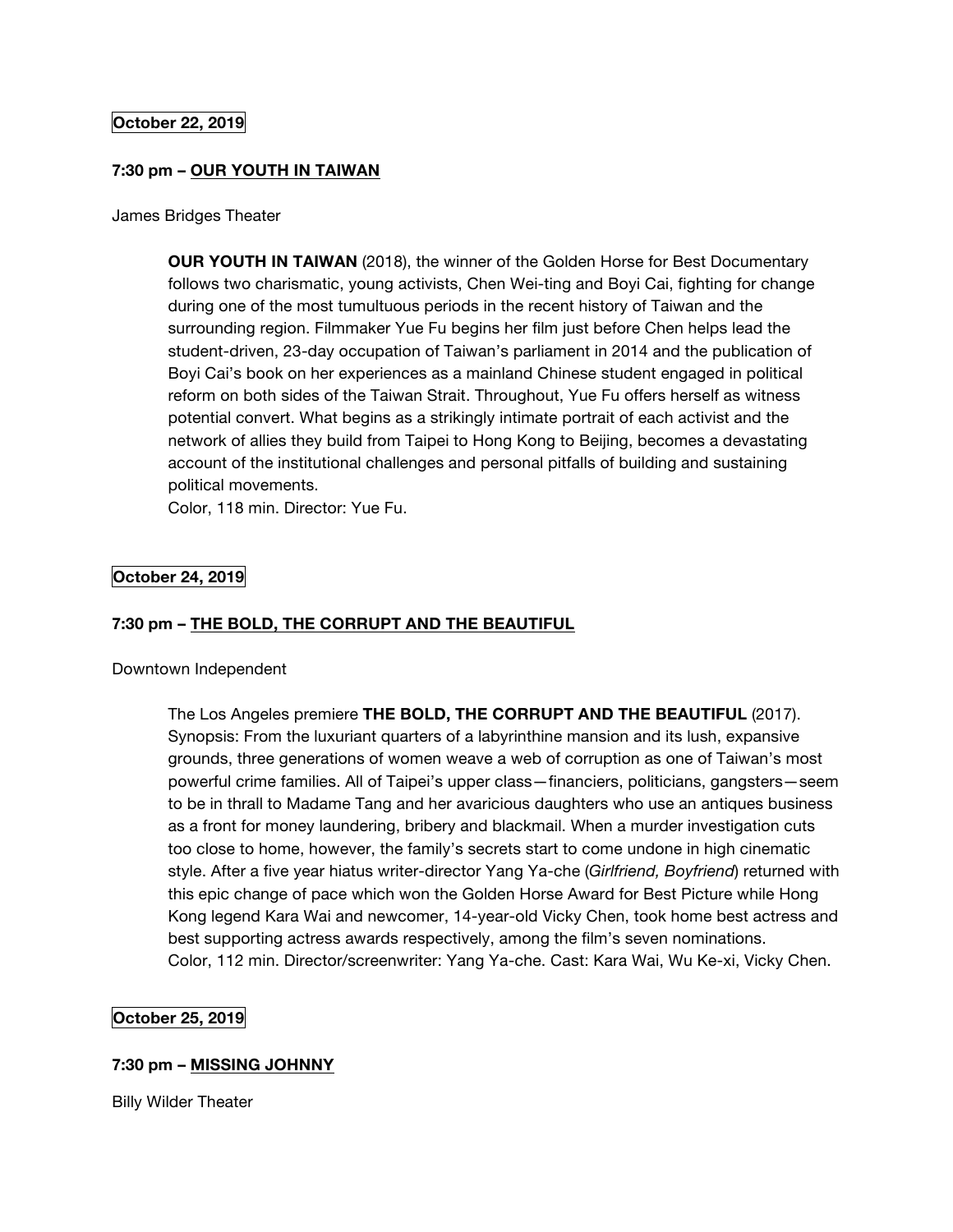UCLA Film & TV Archive and Taiwan Academy in Los Angeles are delighted to accompany the Los Angles premiere of the film with a guest appearance by the film's acclaimed Director/Screenwriter Huang Xi, who will participate in a post-screening Q&A.

**MISSING JOHNNY** is also the Los Angeles premiere of this 2017 feature. A handyman's car suddenly stalls, a young woman receives mysterious wrong number calls, an autistic boy rebels against his mother's control. Working in the resonant style of executive producer Hou Hsiao-hsien, writer-director Huang Xi weaves this trio of lives together, drawing us into the work of living and making meaningful connections, as the skyline of a teeming, indifferent Taipei looms ever-present in the background.

Color, in Mandarin and English with English subtitles, 106 min. Director/screenwriter: Huang Xi. Cast: Lawrence Ko, Rima Zeidan, Sean Huang.

## **October 26, 2019**

# **3:00 pm – RICHARD CHEN: EARLY WORKS: "The Archer," "Through the Years," "The Mountain"** and **"Liu Pi-Chia"**

Billy Wilder Theater

Before becoming a leading director in the booming Taiwan commercial film industry of the 1970s and helming a series of classic melodramas starring then up-and-coming ingenue Brigitte Lin (*Come Fly with Me*; *Moon Fascinating, Bird Sweet*), Richard Chen was a film student at UCLA where he tried on a variety of genres and styles to explore issues of Taiwanese cultural and national identity. The Archive is honored to present four of Chen's student works newly restored by the Taiwan Film Institute. Los Angeles premieres of FOUR Short films:

**THE ARCHER** (1963) - Color, 5 min. **THROUGH THE YEARS** (1964) - Color, 11 min.

**THE MOUNTAIN** (1967) - b/w, 20 min. **LIU PI-CHIA** (1967) - Color, 30 min

# **October 26, 2019**

#### **7:30 pm – FATHER TO SON**

Billy Wilder Theater

The Los Angeles premiere of the bittersweet and beautiful, **FATHER TO SON** (2018) finds under the vibrant illuminations of a hardware store the quiet tremblings of an old soul. The store's purveyor Van is turning 60 and he's got the body of an old cowboy: rugged, but not as tough as he might like to believe. Around him, his peers are confronting their mortality, and so, with the opportunity to connect with a young adult son and to travel to Japan, he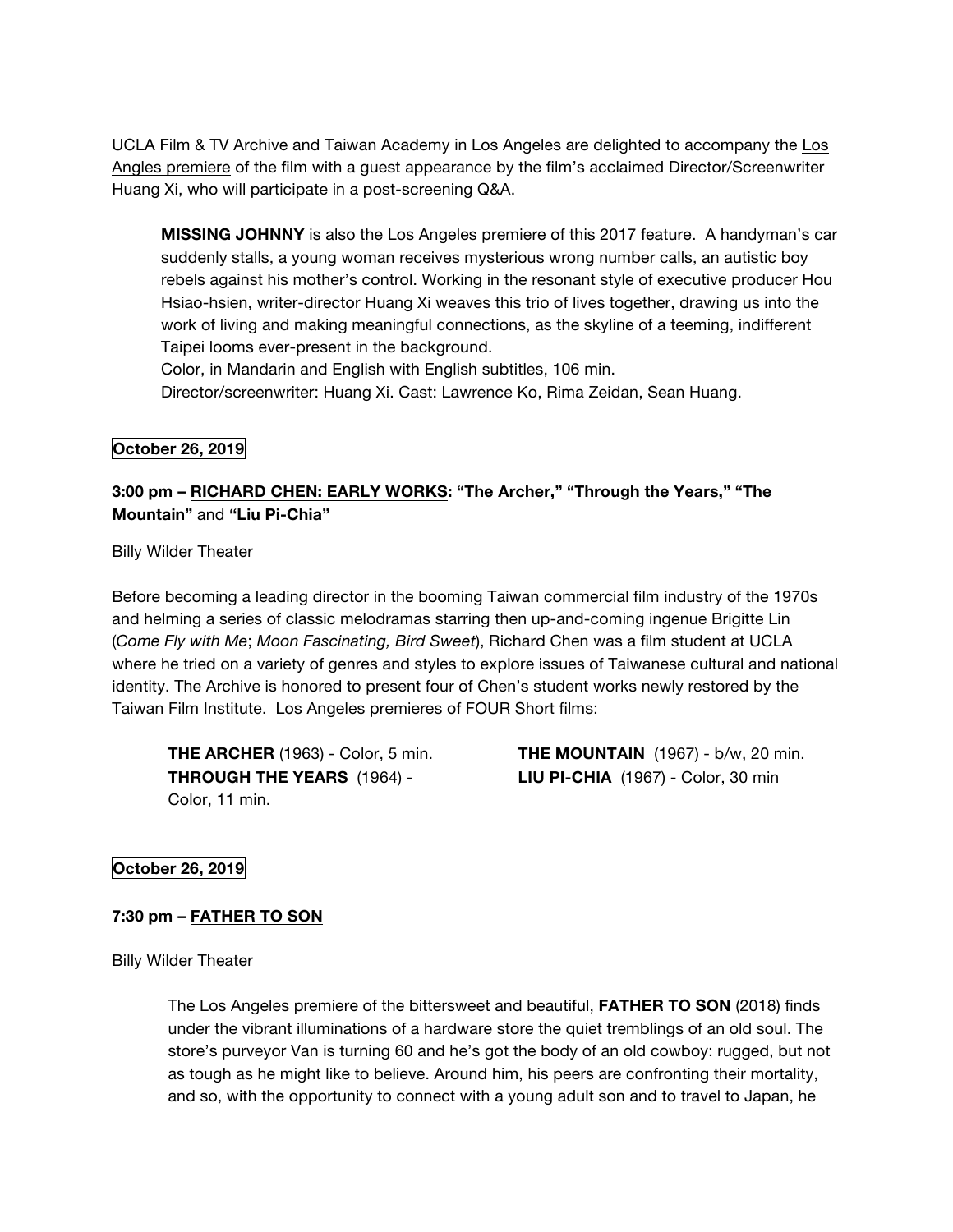reluctantly confronts his own, along with the emotional toll of inter-generational inheritance: of genes, baggage, lies. Sensitively told through characters who mirror each other and journeys that echo those taken years ago, Hsiao Ya-chuan depicts a man realizing that ignoring the future is as impossible as brushing aside the past.

Color and b/w, in Taiwanese, Mandarin and Japanese with Chinese and English subtitles, 115 min. Director/screenwriter: Hsiao Ya-chuan. Cast: Michael JQ Huang, Aria Wang, Fu Meng-Po.

# **October 27, 2019**

# **7:00 pm – TEN YEARS TAIWAN**

#### Billy Wilder Theater

*Los Angeles premiere.* Inspired by *Ten Years* (2015), omnibus film **TEN YEARS IN TAIWAN** (2018) that envisioned different futures for Hong Kong 10 years hence, this kaleidoscopic collection of shorts brings the concept to Taiwan and for the five participating filmmakers, the future looks a lot like the present. Dystopia reigns throughout but each story feels rooted in the political, economic, cultural, ecological and demographic anxieties of the current moment. It's what makes the project so captivating and unnerving: these futures are happening now.

Color, in Taiwanese, Mandarin, Yami and English with English subtitles, 108 min. Director: Hsieh Pei-Ju, Kek Huat Lau, Lekal Sumi Cilangasan, Lu Po-Shun, Rina B. Tsou. Screenwriter: Lekal Sumi Cilangasan, Chen Chia-ping, Lu Po-shun, Rina B. Tsou, Hsieh Peiju, Kek Huat Lau. Cast: Xie Jia-hui, Alina Tsai, Lu Dong-yang.

#### **October 28, 2019**

# **7:30 pm –** Closing Short film **THE GLAMOROUS BOYS OF TANG** followed by **RAINING IN THE MOUNTAIN**

Billy Wilder Theater

*Celebrated with the Los Angeles premiere, THE GLAMOROUS BOYS OF TANG short from v*isual artist Su Hui-Yu conjures scenes from a famously unproduced Taiwanese cult film from 1980s, *Tang Chao Cho Li*, as a series of mesmerizing, erotic and gory tableaux.

Color, 15 min. Director: Su Hui-Yu.

**RAINING IN THE MOUNTAIN** is the Los Angeles *restoration* premiere of this famed 1979 film. Synopsis: Two rival groups of thieves arrive at a remote Buddhist monastery to steal an ancient sutra manuscript while the monastery itself is rife with intrigue as the monks vie to succeed its aging abbot. The second of two classic epics, the other being *Legend of the*